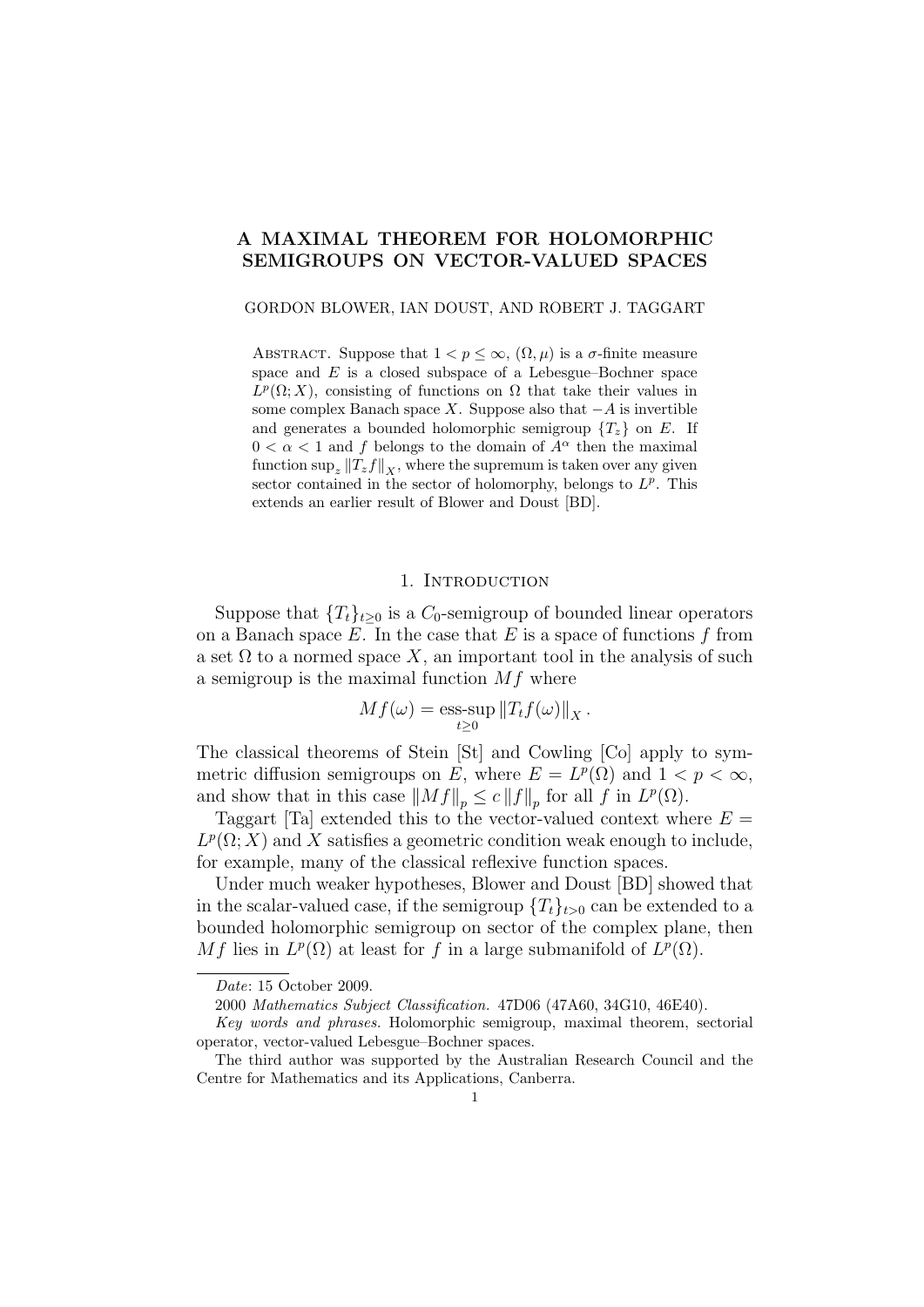In this paper we show that result of [BD] may be extended to the vector-valued case where E is a subspace of  $L^p(\Omega; X)$  and X is any complex Banach space. Moreover, the result also holds when the supremum used to define the maximal function is taken over sectors contained in the sector of holomorphy of the semigroup (c.f., the results of [Co] and [Ta]). Both these extensions may be easily deduced by modifying the original argument of [BD].

The paper is organised as follows. In Section 2 we introduce some notation and state the main theorem of the paper. As with the result of [BD], the theorem is proved by representing of the semigroup in terms of fractional powers of its generator and obtaining good  $L^p$  bounds for parts of this representation. Some of the arguments of [BD] which made use of Yosida approximants to the semigroup's generator have been replaced by direct appeals to the functional calculus for sectorial operators. Salient facts about the functional calculus are presented in Section 3, while the representation of the semigroup and corresponding bounds are established in Section 4. In Section 5 we complete the proof of the theorem. For further discussion on the application of maximal functions and examples of semigroups to which the theorem applies, see [BD, Sections 1 and 4].

# 2. NOTATION AND THEOREM

We begin by introducing some notation. Given  $\theta$  in  $[0, \pi)$ , let  $S^0_{\theta}$  and  $S_{\theta}$  denote the open and closed sectors of  $\mathbb C$  given by

$$
S^0_\theta = \left\{ \zeta \in \mathbb{C} \setminus \{0\} : |\arg \zeta| < \theta \right\}
$$

and

$$
S_{\theta} = \{ \zeta \in \mathbb{C} \setminus \{0\} : |\arg \zeta| \le \theta \} \cup \{0\},\
$$

where  $\arg \zeta$  denotes the principle argument of a nonzero complex number  $\zeta$ . Note that  $S_0 = [0, \infty)$ .

Throughout, suppose that  $X$  is a complex Banach space and that  $(\Omega, \mu)$  is a positive  $\sigma$ -finite measure space. When  $1 \leq q \leq \infty$ , let  $L^q(\Omega; X)$  denote the Lebesgue–Bochner space of strongly measurable functions  $f : \Omega \to X$  whose norm is given by

$$
||f||_{L^q(\Omega;X)} = \left(\int_{\Omega} ||f(\omega)||_X^q \, d\mu(\omega)\right)^{1/q}
$$

if  $q < \infty$  and  $||f||_{L^q(\Omega;X)} = \text{ess-sup}_{\omega \in \Omega} ||f(\omega)||_X$  if  $q = \infty$ . We write  $L^q(\Omega)$  for  $L^q(\Omega;\mathbb{C})$ .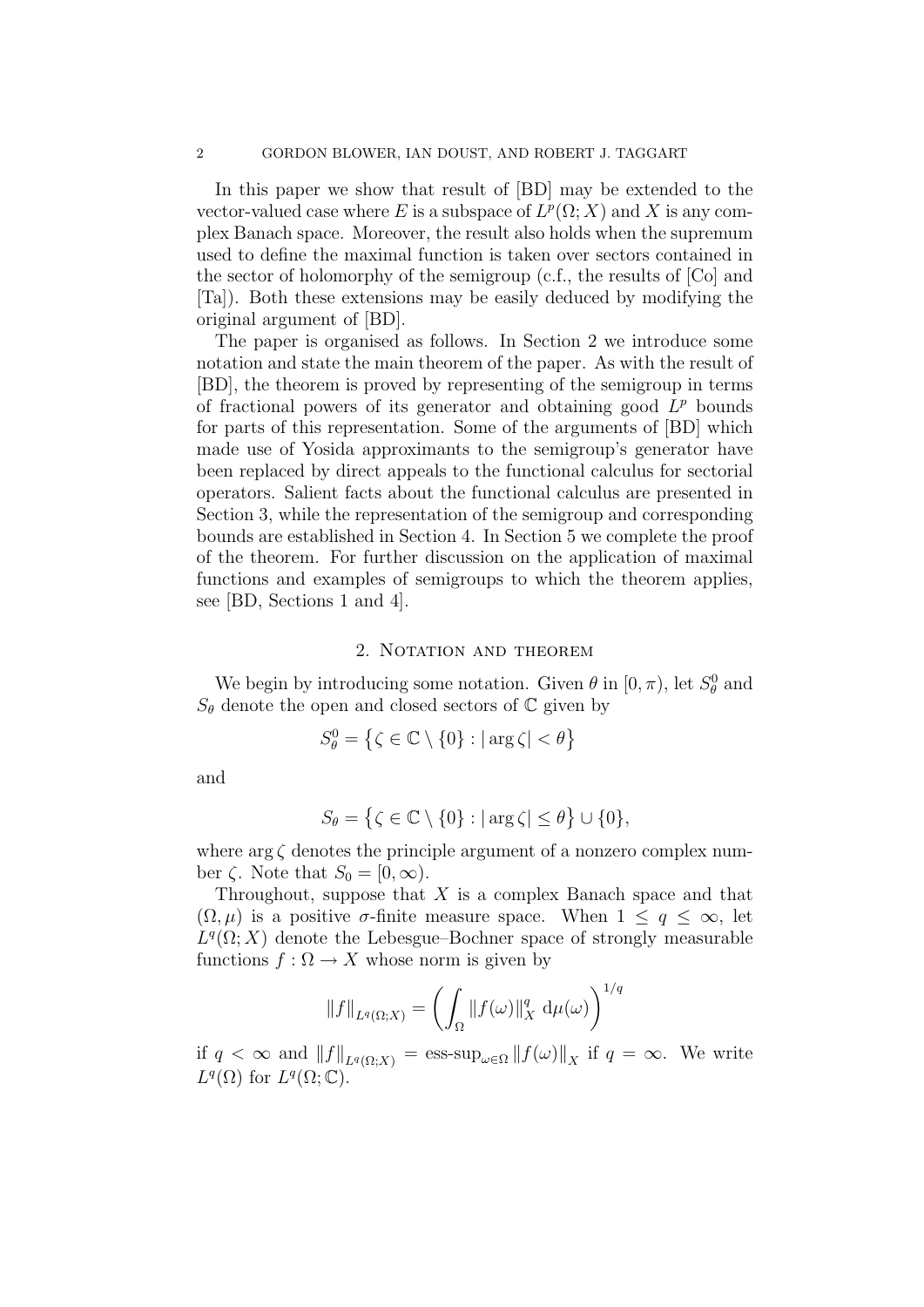The setting for our main result is as follows. Suppose that  $E$  is a closed subspace of  $L^p(\Omega; X)$ , where  $1 \leq p \leq \infty$ , and suppose that  ${T_z : z \in S_\theta^0}$  is a bounded holomorphic semigroup acting on E for some  $\theta$  where  $0 < \theta < \pi/2$ . Let  $-A$  denote the infinitesimal generator of this semigroup. (See [RS2, Section X.8] or [Da] for definitions of these terms.) When  $0 < \alpha < 1$  we can define the fractional powers  $A^{\alpha}$  and  $A^{-\alpha}$  of A (see Remark 3.3). These have the property that  $D(A) \subseteq D(A^{\alpha})$  and  $A^{-\alpha}$  is bounded on E whenever A has a bounded inverse (see [Tan, Theorem 2.3.1]). Given f in  $D(A^{\alpha}) \cap D(A^{-\alpha})$ , define  $||f||_{p,\alpha}$  by

$$
||f||_{p,\alpha} = ||A^{\alpha}f||_{L^p(\Omega;X)} + ||A^{-\alpha}f||_{L^p(\Omega;X)}
$$

.

Whenever  $0 \le \theta' < \theta$  and  $f \in E$ , define the maximal function  $M_{\theta'} f$  by

$$
M_{\theta'}f = \sup \left\{ ||T_zf||_X : z \in S_{\theta'} \right\}.
$$

**Theorem 2.1.** Suppose E, A and  $\{T_z : z \in S_\theta^0\}$  are as above, that A is invertible and that  $0 < \alpha < 1$ . If  $f \in D(A^{\alpha})$  and  $0 \le \theta' < \theta$  then  $M_{\theta'}f \in L^p(\Omega)$  and there is a constant  $C(A, \alpha, \theta')$  such that

$$
||M_{\theta'}f||_{L^p(\Omega)} \leq C(A,\alpha,\theta') ||f||_{p,\alpha}.
$$

Remark 2.2. As in [BD], we note that if  $-A$  generates a bounded holomorphic semigroup then, for each positive number s, the operator  $-(sI + A)$  is invertible and also generates a holomorphic semigroup. Thus the invertibility hypothesis of Theorem 2.1 does not restrict the usefulness of the result.

Remark 2.3. The constant  $C(A, \alpha, \theta')$  is bounded by

$$
\frac{C_{\eta} \sec(\theta' + \eta) \sec(\alpha \pi/2)}{\pi \alpha}
$$

for any  $\eta$  such that  $\pi/2 - \theta < \eta < \pi/2 - \theta'$  and where  $C_{\eta}$  is the constant appearing in the resolvent bound (3.1) for A on  $L^p(\Omega; X)$ . Note that if the semigroup acts on a range of  $L^p$  spaces then these quantities may vary with p.

# 3. Functional calculus calculus for sectorial operators

In this section we summarise for use in Section 4 a few pertinent facts about the holomorphic functional calculus for sectorial operators. **Definition 3.1.** Suppose that  $0 \leq \vartheta \leq \pi$  and that E is any Banach space. We say that an operator A in E is sectorial of type  $\vartheta$  if A is closed,  $\sigma(A) \subseteq S_{\vartheta}$  and for each  $\eta$  in  $(\vartheta, \pi)$  there exists a constant  $C_{\eta}$ such that

(3.1)  $||(\zeta I - A)^{-1}|| \leq C_{\eta} |\zeta|^{-1} \qquad \forall \zeta \in \mathbb{C} \setminus S_{\eta}.$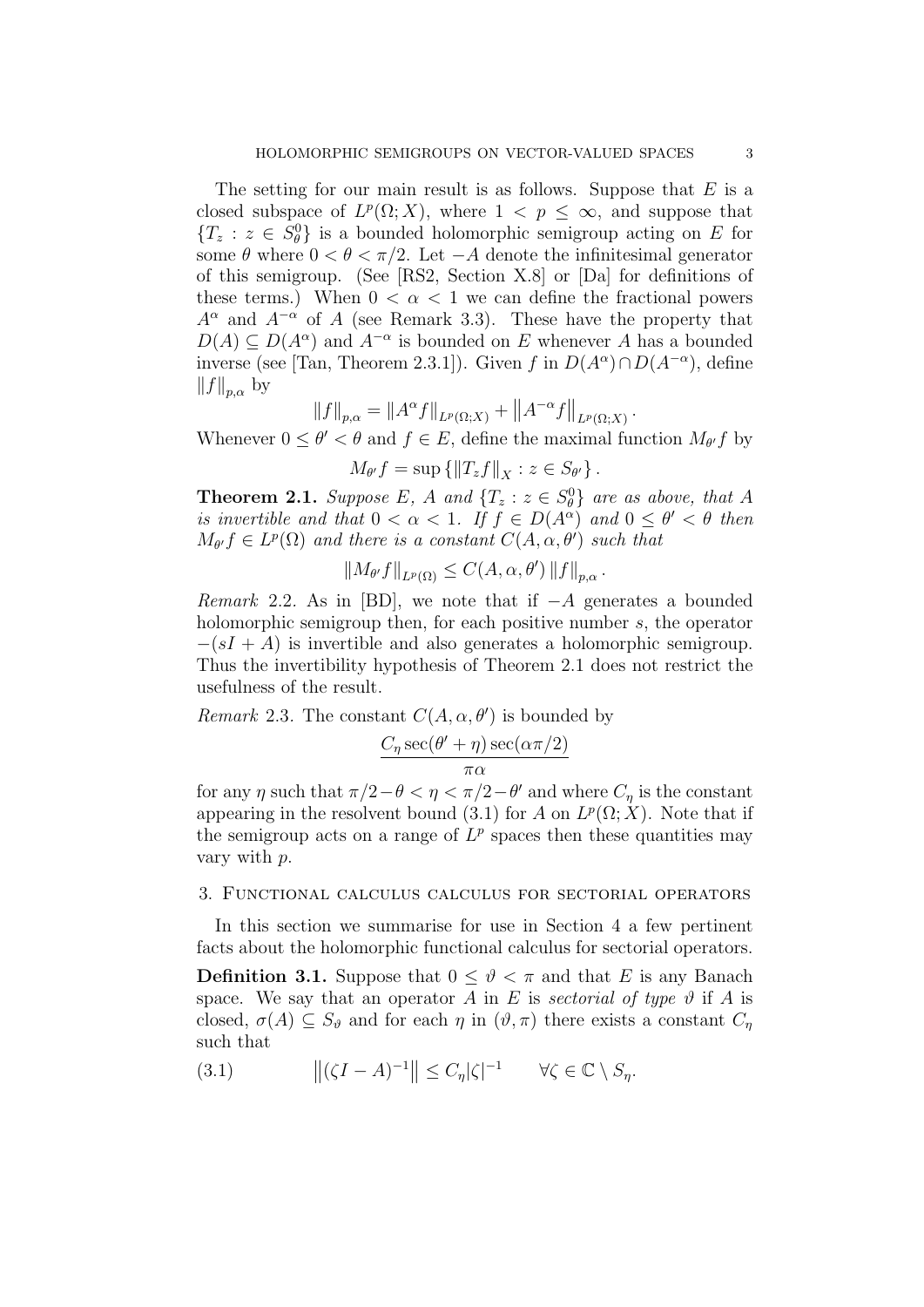We recall the following important characterisation of generators of holomorphic semigroup. Details may be found in [Da] or [RS2].

**Theorem 3.2.** Suppose that  $E$  is a Banach space. A closed operator  $-A$  in E generates a bounded holomorphic semigroup  $\{T_z : z \in S_\theta^0\}$ on E for some  $\theta$  in  $(0, \pi/2)$  if and only if A is densely defined and sectorial of type  $\pi/2 - \theta$ .

We now describe a holomorphic functional calculus for sectorial operators. Suppose that  $0 < \vartheta < \nu < \pi$ . Let  $\psi$  denote the complex-valued function defined on C by

$$
\psi(\zeta) = \zeta/(1+\zeta)^2 \qquad \forall \zeta \in \mathbb{C}.
$$

Denote by  $H(S_v^0)$  the space of all holomorphic functions on  $S_v^0$ . Following the notation of [CDMY], we define the following subspaces of  $H(S^0_\nu)$ :

$$
H^{\infty}(S_{\nu}^{0}) = \left\{ f \in H(S_{\nu}^{0}) : \sup_{\zeta \in S_{\nu}^{0}} |f(\zeta)| < \infty \right\},\
$$
  

$$
\Psi(S_{\nu}^{0}) = \left\{ f \in H(S_{\nu}^{0}) : f\psi^{-s} \in H^{\infty}(S_{\nu}^{0}) \text{ for some } s > 0 \right\}
$$

and

$$
\mathscr{F}(S^0_\nu) = \left\{ f \in H(S^0_\nu) : f\psi^s \in H^\infty(S^0_\nu) \text{ for some } s > 0 \right\}.
$$

Note that

$$
\Psi(S_{\nu}^0) \subset H^{\infty}(S_{\nu}^0) \subset \mathscr{F}(S_{\nu}^0) \subset H(S_{\nu}^0).
$$

It is well known (see  $[CDMY, Section 2]$ ) that if A is a one-to-one sectorial operator of type  $\vartheta$  on a Banach space E with dense domain and dense range, then A has an  $\mathscr{F}(S_v^0)$  functional calculus. Moreover, if  $f \in \Psi(S_v^0)$  then  $f(A)$ , defined by the contour integral

(3.2) 
$$
f(A) = \frac{1}{2\pi i} \int_{\gamma} (\zeta I - A)^{-1} f(\zeta) d\zeta,
$$

is a bounded operator on  $E$ . Here the integral converges absolutely in the uniform topology and the contour  $\gamma$  is given by

$$
\gamma(t) = \begin{cases}\n-t e^{-i\eta} & \text{if } -\infty < t \le 0 \\
t e^{i\eta} & \text{if } 0 < t < \infty,\n\end{cases}
$$

where  $\eta$  is any angle strictly between  $\vartheta$  and  $\nu$ . It can be shown that the definition of  $f(A)$  is independent of the choice of angle  $\eta$  in this range.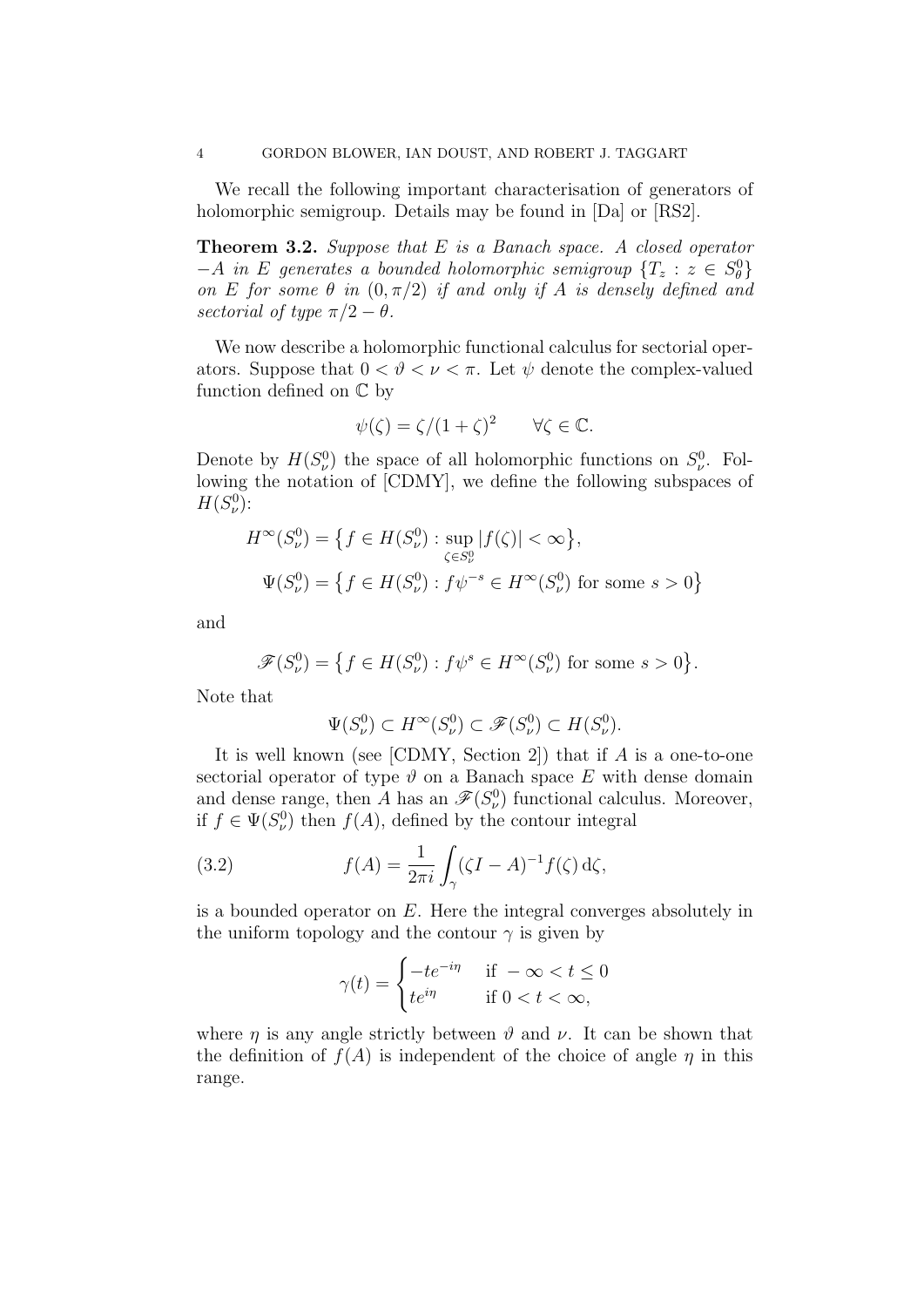Remark 3.3. The functional calculus defined above allows one to define fractional powers for sectorial operators, and in particular for generators of holomorphic semigroups. If  $0 < |\alpha| < 1$  and  $\zeta \in S_{\nu}$ , then we define the fractional power  $\zeta^{\alpha}$  by

$$
\zeta^{\alpha} = \exp(\alpha \ln |\zeta| + i\alpha \arg \zeta).
$$

Note that the function  $\zeta \mapsto \zeta^{\alpha}$  belongs to  $\mathscr{F}(S_{\nu}^{0})$ . Thus if A has an  $\mathscr{F}(S_{\nu}^0)$  functional calculus then the operator  $A^{\alpha}$  may be defined by  $A^{\alpha} = g(A)$ , where  $g(\zeta) = \zeta^{\alpha}$ .

## 4. A representation for the semigroup

Suppose that  $t \in \mathbb{R}$ ,  $0 < \alpha < 1$ ,  $\varphi \in \mathbb{R}$ ,  $\zeta \in \mathbb{C}$  and  $|\arg(e^{i\varphi}\zeta)| < \pi/2$ . By Fourier inversion,

$$
e^{-|t|e^{i\varphi}\zeta} = \frac{1}{\pi} \int_{\mathbb{R}} \frac{e^{i\varphi}\zeta}{(e^{i\varphi}\zeta)^2 + u^2} e^{itu} du
$$
  
= 
$$
\frac{e^{i\varphi}}{\pi} \left( \int_{|u|<1} e^{itu} F_{u,\varphi}(\zeta) \zeta^{-\alpha} du + \int_{|u|>1} e^{itu} G_{u,\varphi}(\zeta) \zeta^{\alpha} du \right)
$$

where  $0 < \alpha < 1$ ,

$$
F_{u,\varphi}(\zeta) = \frac{\zeta^{1+\alpha}}{(e^{i\varphi}\zeta)^2 + u^2} \quad \text{and} \quad G_{u,\varphi}(\zeta) = \frac{\zeta^{1-\alpha}}{(e^{i\varphi}\zeta)^2 + u^2}.
$$

This observation and the  $\mathscr{F}(S_v^0)$  functional calculus leads to the following lemma.

**Lemma 4.1.** Suppose that A and  $\theta$  are as in the hypothesis of Theorem 2.1. If  $0 < \alpha < 1$ ,  $f \in D(A^{\alpha})$  and  $z \in S_{\theta}$  then

$$
T_z f = \frac{e^{i\varphi}}{\pi} \int_{|u|<1} e^{itu} F_{u,\varphi}(A) A^{-\alpha} f \, \mathrm{d}u + \frac{e^{i\varphi}}{\pi} \int_{|u|>1} e^{itu} G_{u,\varphi}(A) A^{\alpha} f \, \mathrm{d}u,
$$

where  $t = |z|$  and  $\varphi = \arg(z)$ .

The proofs of both lemmata in this section make frequent use of the following fact. If  $|\phi| < \pi/2$  then

$$
\sup \left\{ \frac{t^2 + u^2}{|(te^{i\phi})^2 + u^2|} : t > 0, u > 0 \right\} = \sec \phi.
$$

This may be deduced using planar trigonometry. We turn now to the proof of Lemma 4.1.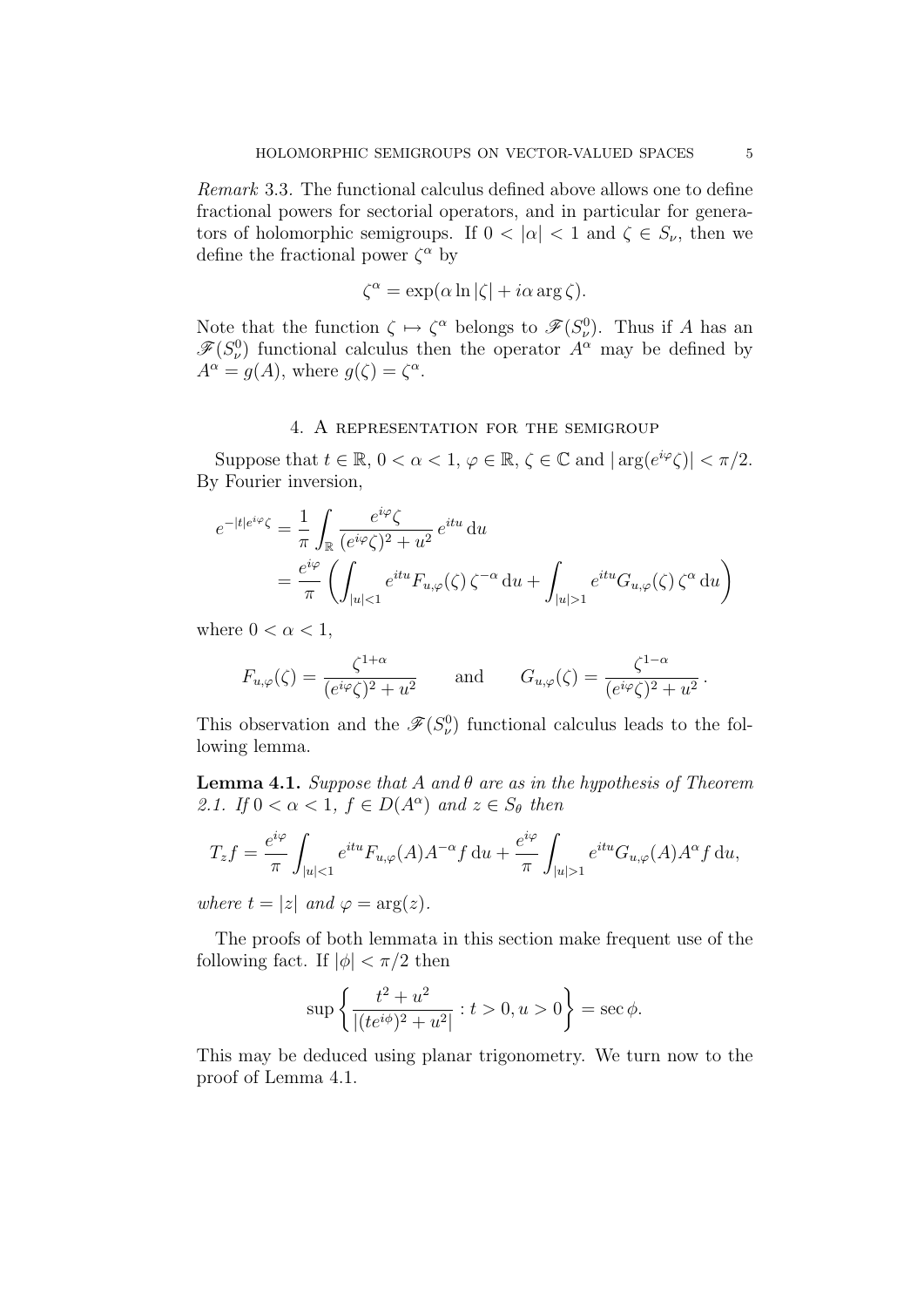*Proof.* Suppose that  $z = te^{i\varphi} \in S^0_\theta$  and choose  $\nu$  such that  $\pi/2 - \theta <$  $\nu < \pi/2 - |\varphi|$ . By the hypotheses on A and Theorem 3.2, A has an  $\mathscr{F}(S_{\nu}^0)$  functional calculus. If  $\zeta \in S_{\nu}^0$  then

$$
|F_{u,\varphi}(\zeta)| \le \sec(\varphi + \nu) \, \frac{|\zeta|^{1+\alpha}}{|\zeta|^2 + u^2}
$$

and hence  $F_{u,\varphi} \in \Psi(S_{\nu}^0)$  for all nonzero u in  $\mathbb{R}$ . In fact, if

$$
\tilde{F}_{z,\varepsilon}(\zeta) = \int_{\varepsilon < |u| < 1} e^{itu} F_{u,\varphi}(\zeta) \, \mathrm{d}u \quad \text{and} \quad \tilde{F}_z(\zeta) = \int_{|u| < 1} e^{itu} F_{u,\varphi}(\zeta) \, \mathrm{d}u
$$

whenever  $0 < \varepsilon < 1$  then

$$
\begin{aligned} |\tilde{F}_{z,\varepsilon}(\zeta)| &\leq 2\sec(\varphi+\nu) \int_{\varepsilon}^{1} \frac{|\zeta|^{1+\alpha}}{|\zeta|^2 + u^2} \, \mathrm{d}u \\ &= 2\sec(\varphi+\nu) \, |\zeta|^{\alpha} \big( \arctan(1/|\zeta|) - \arctan(\varepsilon/|\zeta|) \big). \end{aligned}
$$

Hence  $\tilde{F}_{z,\varepsilon} \in \Psi(S_{\nu}^0)$  and  $\tilde{F}_{z,\varepsilon}$  converges to  $\tilde{F}_z$  uniformly on compact subsets of  $S_{\nu}$  as  $\varepsilon \to 0^+$ . This convergence implies that  $\tilde{F}_z$  is holomorphic in  $S_{\nu}$  and, combining this with the bounds on  $\tilde{F}_{z,\epsilon}$ , one concludes that  $\tilde{F}_z \in \Psi(S_\nu^0)$ .

One can similarly show that  $G_{u,\varphi}$  and  $\tilde{G}_z$ , where

$$
\tilde{G}_z(\zeta) = \int_{|u|>1} e^{itu} G_{u,\varphi}(\zeta) \, \mathrm{d}u,
$$

both belong to  $\Psi(S_{\nu}^0)$ .

Finally, since  $T_z f = e^{-zA} f$  for all f in E and

$$
e^{-z\zeta} = \frac{e^{i\varphi}}{\pi} \left( \tilde{F}_z(\zeta) \, \zeta^{-\alpha} + \tilde{G}_z(\zeta) \, \zeta^{\alpha} \right) \qquad \forall \zeta \in S_{\nu}
$$

by Fourier inversion, the lemma follows from the  $\mathscr{F}(S_v^0)$  functional calculus for  $A$ .

For the proof of Theorem 2.1 we require good bounds for  $F_{u,\varphi}(A)$  and  $G_{u,\varphi}(A)$ , which will be expressed in terms of two operators introduced below. If  $f \in L^p(\Omega; X)$ , u is a nonzero real number and  $\pi/2 - \theta < \eta < \pi$ , then we define the scalar-valued functions  $\Gamma_{u,\eta}f$  and  $\Delta_{u,\eta}f$  by

$$
\Gamma_{u,\eta} f = \frac{1}{2\pi} \int_0^{\infty} F_{u,0}(t) \left( \left\| (te^{i\eta} I - A)^{-1} f \right\|_X + \left\| (te^{-i\eta} I - A)^{-1} f \right\|_X \right) dt
$$

and

$$
\Delta_{u,\eta}f = \frac{1}{2\pi} \int_0^{\infty} G_{u,0}(t) \left( \left\| (te^{i\eta}I - A)^{-1}f \right\|_X + \left\| (te^{-i\eta}I - A)^{-1}f \right\|_X \right) dt,
$$

where convergence of both improper integrals takes place in  $L^p(\Omega)$ .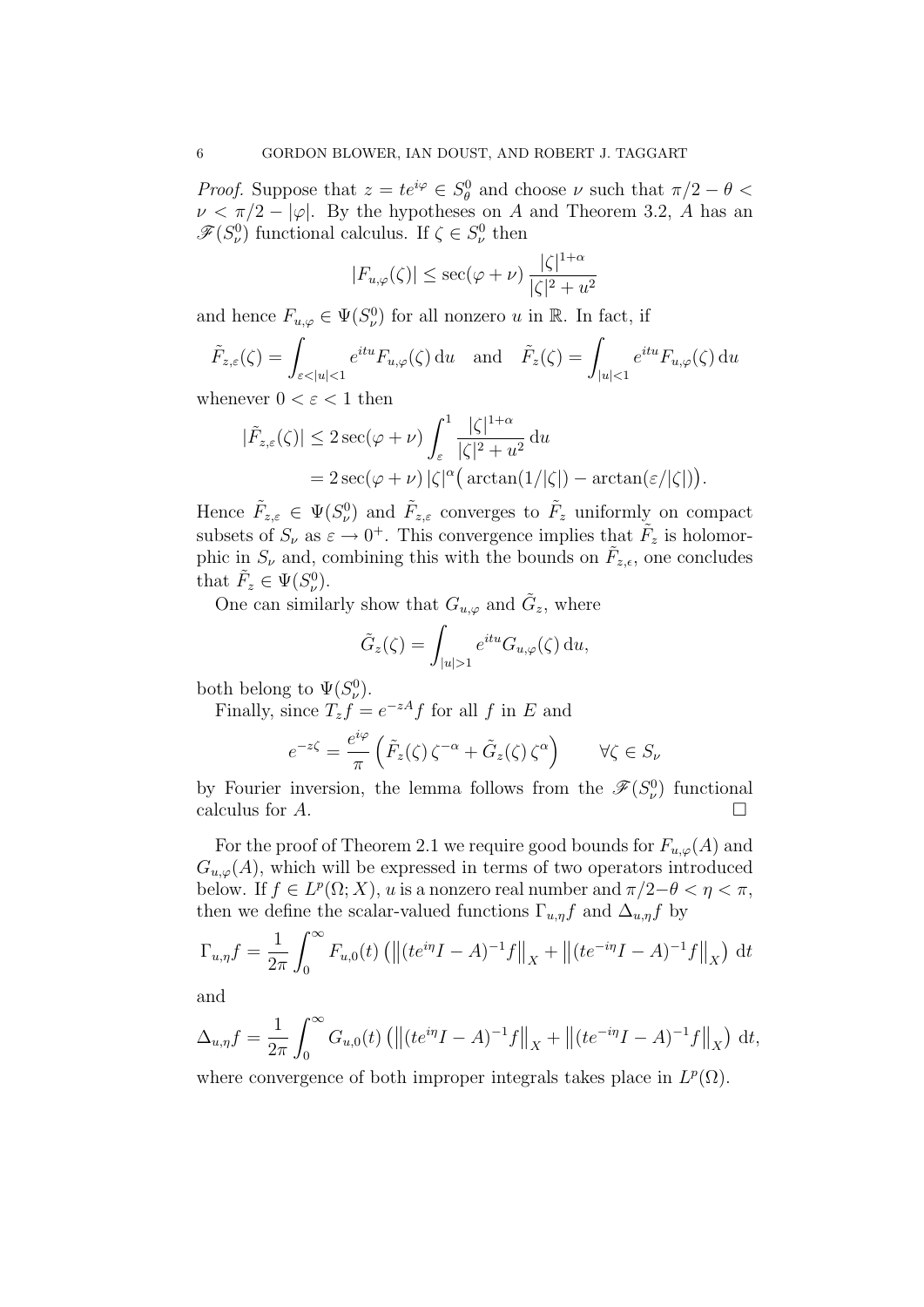**Lemma 4.2.** Suppose that  $0 < \theta' < \pi/2 - \eta < \theta$ ,  $f \in L^p(\mu; X)$  and u is a nonzero real number. Then

$$
\left\|(F_{u,\varphi}(A)f)(\omega)\right\|_X\leq \sec(\theta'+\eta)(\Gamma_{u,\eta}f)(\omega)
$$

and

$$
\left\| (G_{u,\varphi}(A)f)(\omega) \right\|_X \le \sec(\theta' + \eta)(\Delta_{u,\eta}f)(\omega)
$$

for  $\mu$ -almost every  $\omega$  in  $\Omega$  and for all  $\varphi$  in  $[-\theta', \theta']$ . Moreover,

$$
\left\|\Gamma_{u,\eta}f\right\|_{L^{p}(\Omega)} \leq \frac{C_{\eta}}{2} \sec(\alpha \pi/2)|u|^{-1+\alpha}
$$

and

$$
\|\Delta_{u,\eta}f\|_{L^p(\Omega)} \le \frac{C_\eta}{2} \sec(\alpha \pi/2)|u|^{-1-\alpha},
$$

where  $C_{\eta}$  is the constant appearing in the resolvent bound (3.1) for A.

Proof. If  $\nu$  is chosen such that  $\pi/2 - \theta < \eta < \nu < \pi/2 - \theta'$  then  $F_{u,\varphi} \in \Psi(S_{\nu}^0)$ . Hence operator  $F_{u,\varphi}(A)$  has an integral representation of the form (3.2). Now if  ${g_{\varepsilon}}$  is a convergent net in  $L^p(\Omega; X)$ , then

$$
\left\|\lim_{\varepsilon} g_{\varepsilon}\right\|_{X} = \lim_{\varepsilon} \|g_{\varepsilon}\|_{X},
$$

where convergence on the left is in  $L^p(\Omega; X)$  while convergence on the right in is  $L^p(\Omega)$ . So we may move the X-norm through the improper integral representing  $F_{u,\varphi}(A)f$  to obtain

$$
||F_{u,\varphi}(A)f||_X \le \frac{1}{2\pi} \int_0^\infty |F_{u,\varphi}(te^{i\eta})| \left\| (te^{i\eta}I - A)^{-1}f \right\|_X dt
$$
  
+ 
$$
\frac{1}{2\pi} \int_0^\infty |F_{u,\varphi}(te^{-i\eta})| \left\| (te^{-i\eta}I - A)^{-1}f \right\|_X dt
$$
  

$$
\le \sec(\varphi + \eta)\Gamma_{u,\eta}f
$$
  

$$
\le \sec(\theta' + \eta)\Gamma_{u,\eta}f.
$$

By resolvent bounds for  $A$ , we also have

$$
\|\Gamma_{u,\eta}f\|_{L^{p}(\Omega)} \leq \frac{C_{\eta}}{\pi} \|f\|_{L^{p}(\Omega)} \int_{0}^{\infty} \frac{t^{1-\alpha}}{t^{2}+u^{2}} \frac{dt}{t}
$$
  

$$
\leq \frac{C_{\eta}}{2} \sec(\alpha \pi/2)|u|^{1-\alpha} \|f\|_{L^{p}(\Omega)}.
$$

The bounds for  $||G_{u,\varphi}(A)f||_X$  and  $||\Delta_{u,\eta}f||_{L^p(\Omega)}$  are verified in a similar fashion.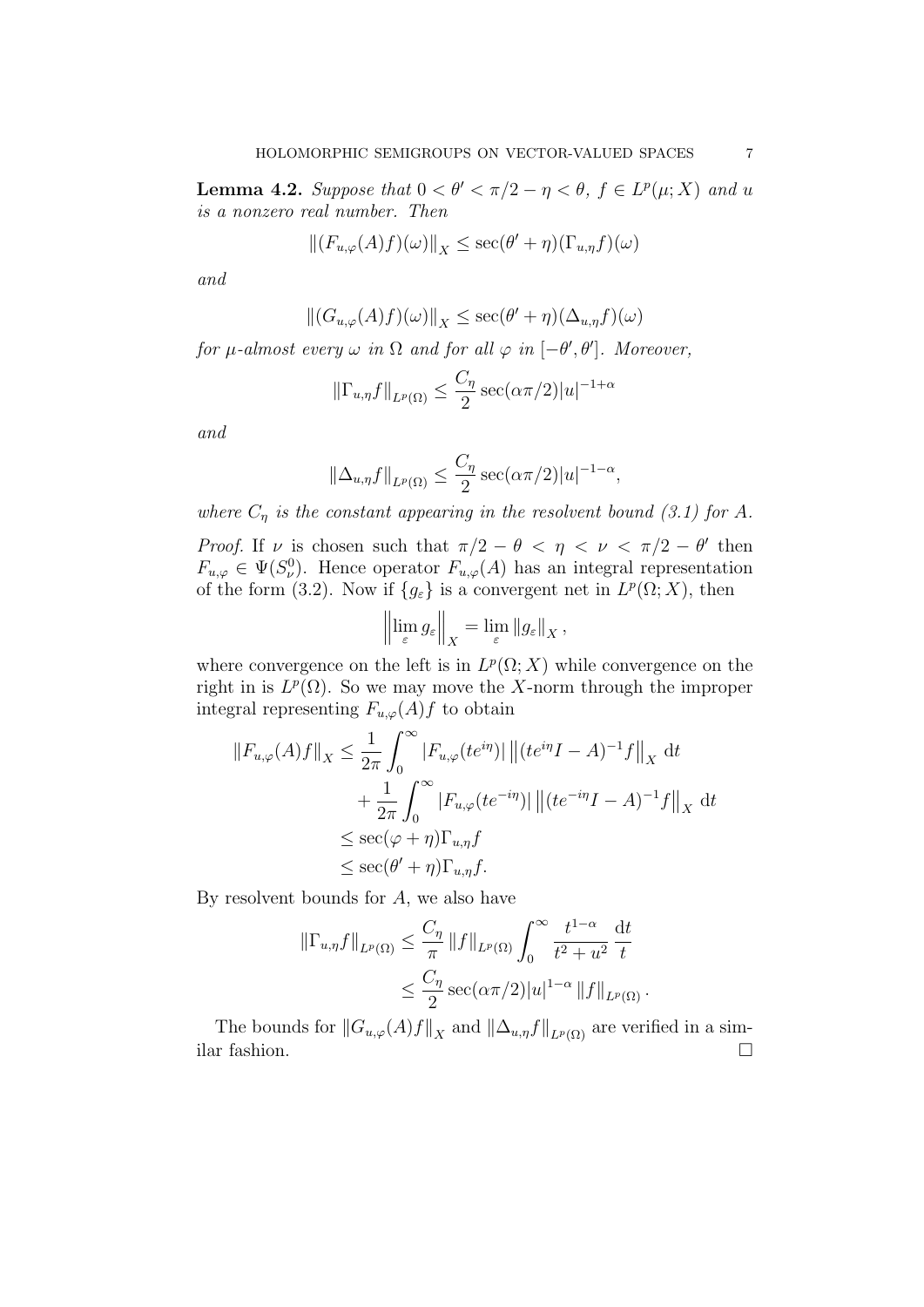### 5. Proof of the maximal theorem

Assume the setting and hypotheses of Theorem 2.1. Suppose that  $f \in D(A^{\alpha})$  and define  $v : \Omega \times S_{\theta'} \to X$  by

$$
v(\omega, z) = T_z f(\omega) \qquad \forall (\omega, z) \in \Omega \times S_{\theta'}.
$$

Note that  $M_{\theta'} f \in L^p(\Omega)$  if and only if  $v \in L^p(\Omega; L^{\infty}(S_{\theta'}; X))$ , where

$$
||v||_{L^p(L^{\infty})} = \left(\int_{\Omega} \operatorname{ess-sup}_{z \in S_{\theta'}} ||v(\omega, z)||_X^p d\mu(\omega)\right)^{1/p}
$$

and where we have written  $L^p(L^{\infty})$  for  $L^p(\Omega; L^{\infty}(S_{\theta'}; X)).$ 

Our aim now is to embed  $L^p(L^\infty)$  inside the dual of a suitable Banach space  $Z$  and to then show that

(5.1) 
$$
||v||_{L^{p}(L^{\infty})} = \sup \{ |\langle g, v \rangle| : ||g||_{Z} \le 1 \}
$$

is finite.

Each operator  $T_z$  of the semigroup acts on the closed subspace  $E$  of  $L^p(\Omega; X)$ . Thus in particular  $v(\omega, z)$  can be considered as an element of  $X^{**}$  for each  $\omega$  and z. Writing Y for  $X^*$ , we note that the standard duality theory for Lebesgue-Bochner spaces (see [DU, Chapter IV]) says that  $L^{\infty}(S_{\theta'}; Y^*) \subseteq L^1(S_{\theta'}; Y)^*$  isometrically, and so

$$
L^p(\Omega; L^\infty(S_{\theta'}; Y^*)) \subseteq L^p(\Omega; L^1(S_{\theta'}; Y)^*).
$$

But if  $\frac{1}{p} + \frac{1}{q} = 1$ , then

$$
L^p(\Omega; L^1(S_{\theta'}; Y)^*) \subseteq L^q(\Omega; L^1(S_{\theta'}; Y))^*
$$

isometrically, and hence

$$
(5.2)\quad L^p(\Omega; L^\infty(S_{\theta'}; X)) \subseteq L^p(\Omega; L^\infty(S_{\theta'}; X^{**})) \subseteq L^q(\Omega; L^1(S_{\theta'}; Y))^*.
$$

As above we shall write  $L^q(L^1)$  for  $L^q(\Omega; L^1(S_{\theta'}; Y))$ . From (5.1) and (5.2) it follows that

$$
\|v\|_{L^p(L^{\infty})}
$$
  
=  $\sup \left\{ \left| \int_{\Omega} \langle g(\omega, \cdot), v(\omega, \cdot) \rangle d\mu(\omega) \right| : \|g\|_{L^q(L^1)} \le 1 \right\}.$   
=  $\sup \left\{ \left| \int_{\Omega} \int_{S_{\theta'}} \langle g(\omega, z), v(\omega, z) \rangle_{\langle Y, X \rangle} dz d\mu(\omega) \right| : \|g\|_{L^q(L^1)} \le 1 \right\}.$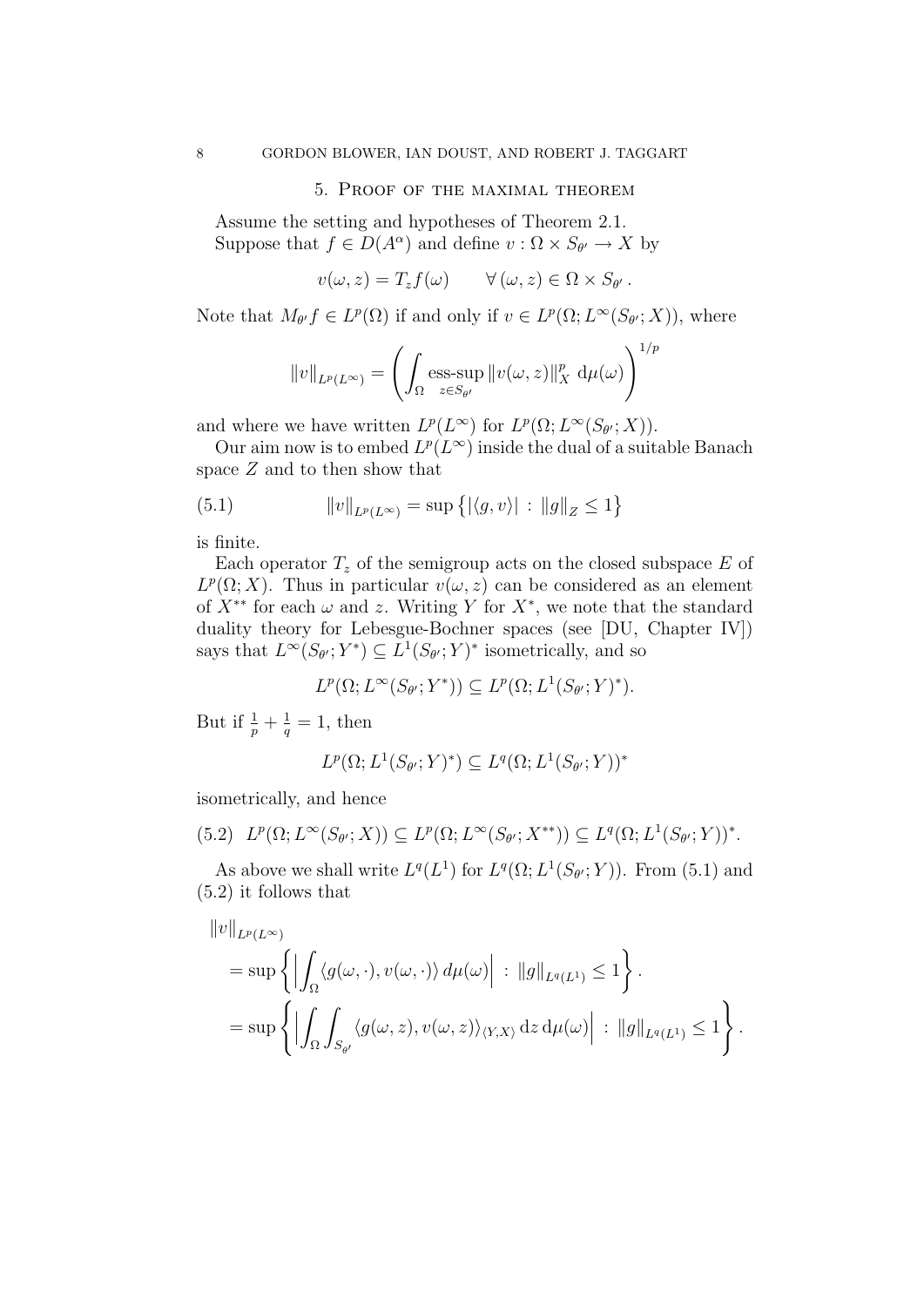Suppose then that  $g \in L^q(\Omega; L^1(S_{\theta'}; Y))$  and  $||g||_{L^q(L^1)} \leq 1$ . Writing z as  $te^{i\varphi}$  and using Lemma 4.1, we find that

$$
\langle g, v \rangle = \int_{\Omega} \int_{S_{\theta'}} \langle g(\omega, z), T_z f(\omega) \rangle_{\langle Y, X \rangle} dz d\mu(\omega)
$$
  
=  $\frac{1}{\pi} \int_{|u| < 1} \int_{\Omega} \int_{S_{\theta'}} \langle g(\omega, z), e^{i\varphi} e^{itu} F_{u, \varphi}(A) A^{-\alpha} f(\omega) \rangle_{\langle Y, X \rangle} dz d\mu(\omega) du$   
+  $\frac{1}{\pi} \int_{|u| > 1} \int_{\Omega} \int_{S_{\theta'}} \langle g(\omega, z), e^{i\varphi} e^{itu} G_{u, \varphi}(A) A^{\alpha} f(\omega) \rangle_{\langle Y, X \rangle} dz d\mu(\omega) du$ ,

where the use of Fubini's theorem is justified by estimates in Section 4. The modulus of the first of these terms may be estimated using Hölder's inequality and Lemma 4.2 so that

$$
\left| \int_{|u|<1} \int_{\Omega} \int_{S_{\theta'}} \langle g(\omega, z), e^{i\varphi} e^{itu} F_{u,\varphi}(A) A^{-\alpha} f(\omega) \rangle_{\langle Y,X} \, dz \, d\mu(\omega) \, du \right|
$$
  
\n
$$
\leq \int_{-1}^{1} \int_{\Omega} \int_{S_{\theta'}} ||g(\omega, z)||_Y ||F_{u,\varphi}(A) A^{-\alpha} f(\omega)||_X \, dz \, d\mu(\omega) \, du
$$
  
\n
$$
\leq \sec(\theta' + \eta) \int_{-1}^{1} \int_{\Omega} \int_{S_{\theta'}} ||g(\omega, z)||_Y (\Gamma_{u,\eta} A^{-\alpha} f)(\omega) \, dz \, d\mu(\omega) \, du
$$
  
\n
$$
\leq \sec(\theta' + \eta) \int_{-1}^{1} \int_{\Omega} ||g(\omega, \cdot)||_{L^1(S_{\theta'};Y)} (\Gamma_{u,\eta} A^{-\alpha} f)(\omega) \, d\mu(\omega) \, du
$$
  
\n
$$
\leq \sec(\theta' + \eta) \int_{-1}^{1} ||g||_{L^q(L^1)} ||\Gamma_{u,\eta} A^{-\alpha} f||_{L^p(\Omega;X)} \, du
$$
  
\n
$$
\leq \frac{C_{\eta}}{2} \sec(\theta' + \eta) \sec(\alpha \pi/2) ||A^{-\alpha} f||_{L^p(\Omega;X)} \int_{-1}^{1} |u|^{-1+\alpha} du
$$
  
\n
$$
\leq C_{\eta} \sec(\theta' + \eta) \sec(\alpha \pi/2) \alpha^{-1} ||A^{-\alpha} f||_{L^p(\Omega;X)},
$$

where  $\theta' < \pi/2 - \eta < \theta$ . A similar calculation shows that

$$
\left| \int_{|u|>1} \int_{\Omega} \int_{S_{\theta'}} \langle g(\omega, z), e^{i\varphi} e^{itu} G_{u,\varphi}(A) A^{\alpha} f(\omega) \rangle_{\langle Y,X} \rangle \,dz \,d\mu(\omega) \,du \right|
$$
  

$$
\leq C_{\eta} \sec(\theta' + \eta) \sec(\alpha \pi/2) \, \alpha^{-1} \, \|A^{\alpha} f\|_{L^{p}(\Omega;X)}.
$$

It follows therefore that

$$
|\langle g, v \rangle| \le \frac{C_{\eta} \sec(\theta' + \eta) \sec(\alpha \pi/2)}{\pi \alpha} ||f||_{p, \alpha}
$$

and hence

$$
||M_{\theta'}f||_{L^{p}(\Omega)} \leq \frac{C_{\eta} \sec(\theta' + \eta) \sec(\alpha \pi/2)}{\pi \alpha} ||f||_{p,\alpha}
$$